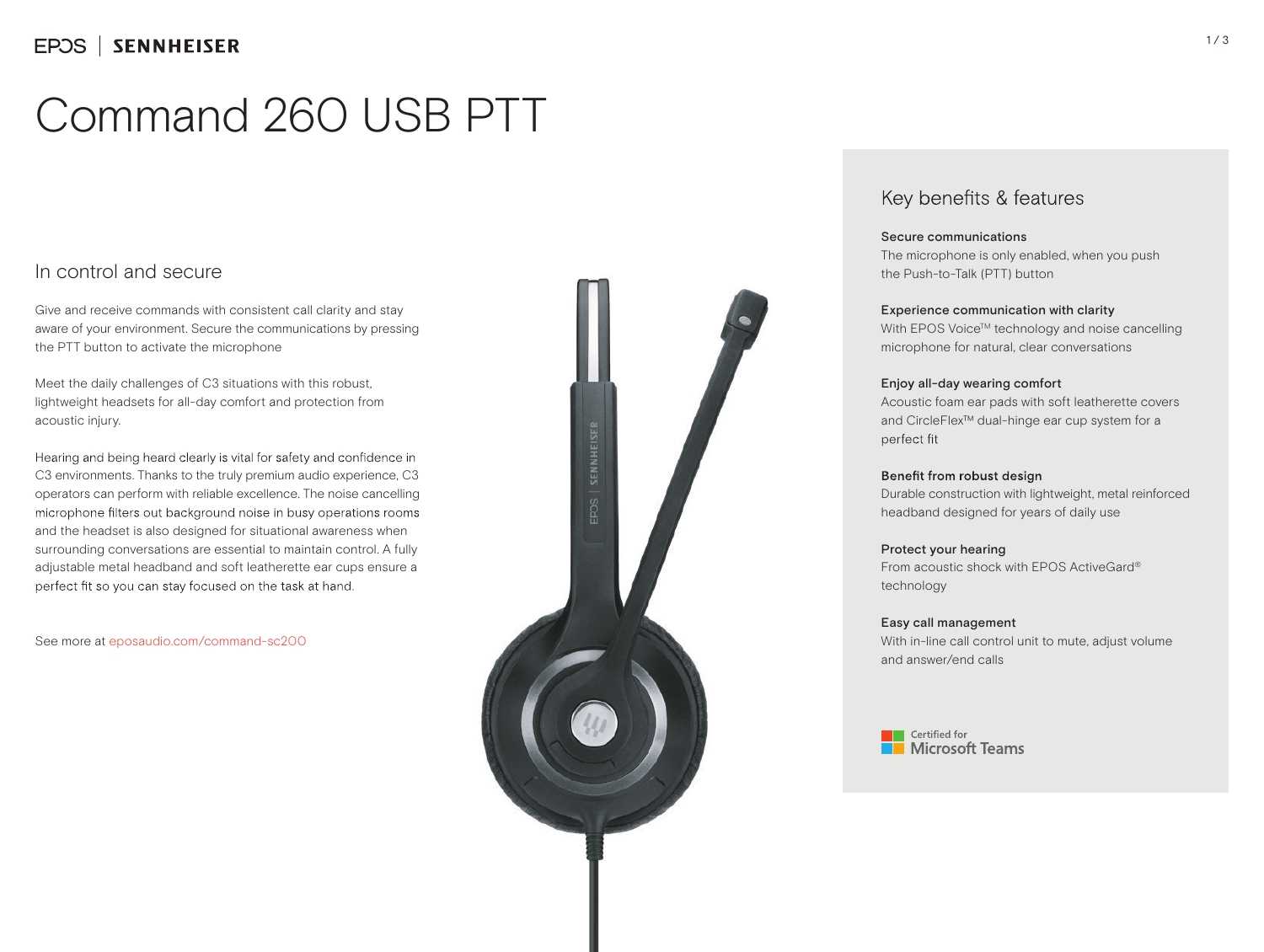## Command 260 USB PTT

## Product data

| . |  |  |
|---|--|--|
|   |  |  |

| Wearing style                            | Headband double-sided                                                                      |  |  |
|------------------------------------------|--------------------------------------------------------------------------------------------|--|--|
| Color                                    | <b>Black with silver</b>                                                                   |  |  |
| Headset weight                           | 89 g / 3.14 oz                                                                             |  |  |
| Warranty                                 | 2 years                                                                                    |  |  |
|                                          |                                                                                            |  |  |
| Audio                                    |                                                                                            |  |  |
| EPOS Voice™ technology                   | For a clear and natural listening experience                                               |  |  |
| Microphone                               | Noise-cancelling microphone for optimal speech transmission                                |  |  |
| Microphone frequency response            | 150 - 6.800 Hz (Wideband)                                                                  |  |  |
| Speaker frequency response               | 50 - 18.000 Hz                                                                             |  |  |
| Sound pressure                           | Limited by EPOS ActiveGard®:<br>Max. 113 dB via USB                                        |  |  |
| Optimized for communication & multimedia | Sound enhancement profiles adjust automatically for optimal<br>communication or multimedia |  |  |
| Call management                          |                                                                                            |  |  |

| In-line call control      | Answer/end call.<br>Volume up/down<br>Microphone mute<br>Redial last outgoing call |  |
|---------------------------|------------------------------------------------------------------------------------|--|
| <b>USB</b>                |                                                                                    |  |
| <b>USB</b> identification | Vendor ID (VID): 1395<br>Product ID (PID): 0x0400                                  |  |
| PTT function              | USB Interface Microphone inputs shorted in normally<br>open position               |  |

| <b>Hearing protection</b>                                                         |                                                                                                                                                                                                    |  |  |  |
|-----------------------------------------------------------------------------------|----------------------------------------------------------------------------------------------------------------------------------------------------------------------------------------------------|--|--|--|
| EPOS ActiveGard® technology                                                       | Protects users against acoustic injury caused<br>by sudden sound burst on the line                                                                                                                 |  |  |  |
| FU Noise at Work limiter*                                                         | Enhanced audio protection preventing listening fatigue,<br>average 85 dB over a workday                                                                                                            |  |  |  |
| <b>Content of delivery</b>                                                        |                                                                                                                                                                                                    |  |  |  |
| What's in the box-headset                                                         | Acoustic leatherette ear pad/s mounted on headset,<br>cable/clothing clip mounted, carry pouch, quick quide,<br>safety guide                                                                       |  |  |  |
| <b>Software</b><br>EPOS devices can be managed with following Software solutions: |                                                                                                                                                                                                    |  |  |  |
| <b>FPOS Connect</b>                                                               | Conduct firmware updates and configure headsets<br>for personal audio preferences. EPOS Connect works<br>for Windows. Mac and VDI/Thin client environments:<br>eposaudio.com/software-epos-connect |  |  |  |
| <b>EPOS Manager</b>                                                               | Manage, update and configure EPOS audio devices from<br>any location - For both cloud and on-premises solutions:<br>eposaudio.com/software-epos-manager                                            |  |  |  |
| Software compatibility                                                            |                                                                                                                                                                                                    |  |  |  |
| UC & CC Compatible                                                                | Use our Compatibility tool to find the choices available<br>to you and to learn about the different headset features:<br>eposaudio.com/compatibility                                               |  |  |  |

\* In compliance with EU Noise at Work legislation (Directive 2003/10/EC), that sets limits for two types of noise in the workplace: Acoustic burst and Sustained noise.